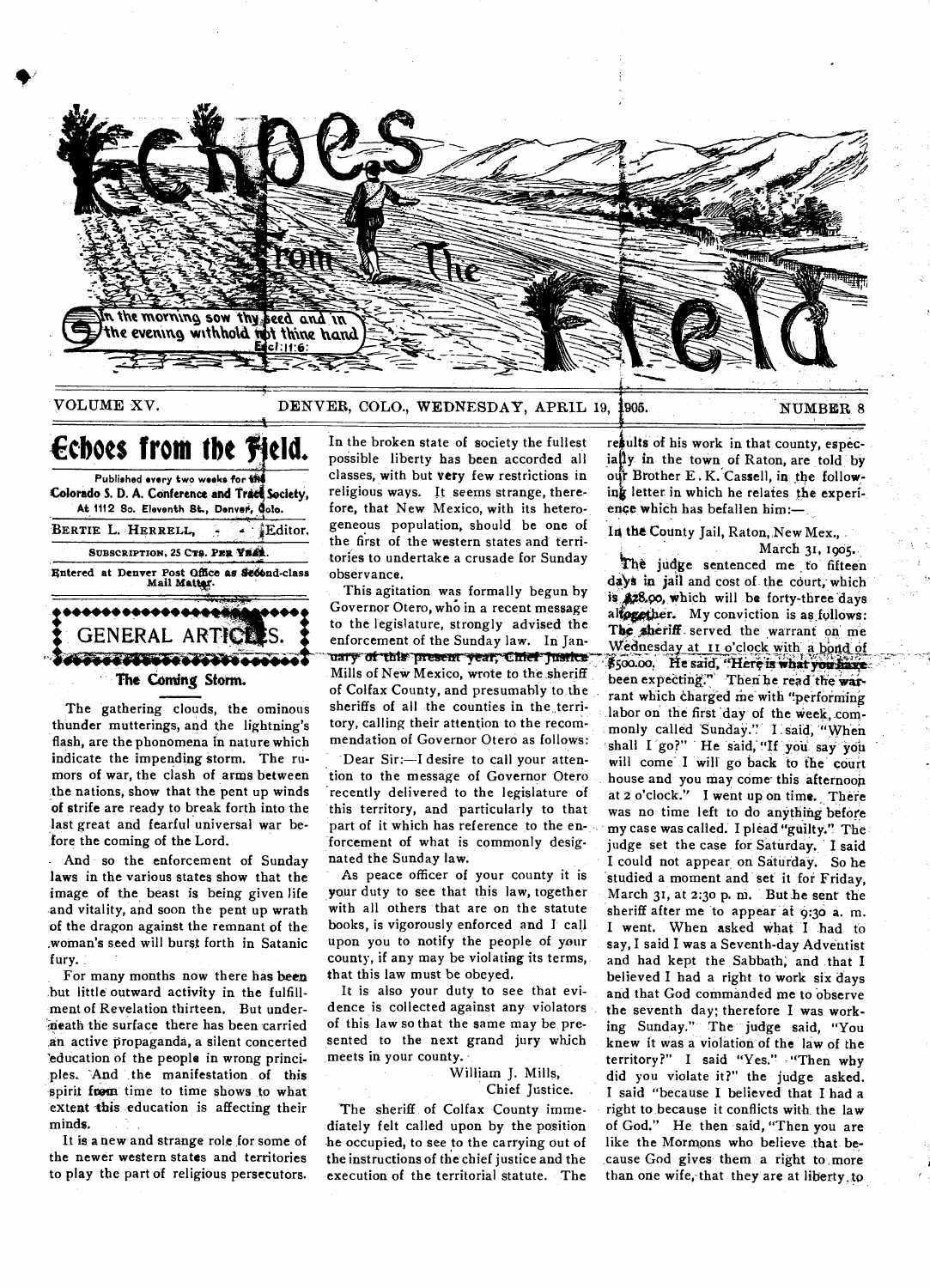break the law of the land?" I replied, "Having more than one wife is a civil offence: but performing honest labor is not a civil offence." The judge said, "Then you are like the Jew who does not believe in God (Christ, I suppose) and keeps Saturday?" I said, "According to the Constitution of the United States I believe the Jew has as much right to his day as any one." He interrupted me and said, "This Sunday work must be stopped and the law enforced. I will sentence you to fifteen days in the county jail and costs." The court adjourned until August, 1905. So I am exceedingly glad that I am accounted worthy for the light affliction now to suffer for the blessed cause of the third angel's message. Pray that the sheriff and his family may receive this truth as well as the prisoners. Pray that I may speak with boldness the truth.

#### Your brother in Christ, E. K. Cassell.

I have read this account of Brother Cassell's with mingled feelings of sadness and hope; of sorrow for our dear Brother Cassell and his family in his persecution, and of hope that God would use this incident to open our eyes in order that we may realize the tendency of these times, and how near we are living to the end. God has, accounted Brother Cassell wbrthy to suffer for his name, and in this call of suffering which he has extended to him, he will afford him his sustaining grace. His lot is indeed enviable to the lot of those who will not realize and sense the import and meaning of these things. Now is the time to warn the people of the events that are coming upon the, earth. With our friends and neighbors we can use this incident to most excellent advantage in bringing before them religious liberty literature. May God arouse us to greater earnestness and faithfulness in so enlightening our neighbors that when the great time of test comes as it will come in the near future, they may intelligently decide between the great principles involved. Francis M. Wilcox.



We are putting out quite a good many tracts and papers in Pueblo, and some good results are being seen. Some are eager and interested to study the truth, and others manifest opposition; but in it all we can see the soon coming of our blessed Lord. May the Lord help us all to see what our duty is, and to faithfully do it. Pray for us, that we, with God's people everywhere, may be found faithful. J. B. Wilson.

# **Greeley.**

I thought some might be glad to know of our courage. The work is onward here. Elder Ziegler was with us Sabbath, March it, and five were baptized and united with the church. Some others are keeping the sabbath, and still others are interested. This should give courage to all to know that even small efforts put forth in trusting faith in God may bring fruit to his praise and glory. Pray for the work here. R. E. Hay.

# **Fort Collins and Greeley.**

Since I last reported to ECHOES the power of the Holy Spirit has turned some to righteousness at Greeley: Five were added to the church at that place by baptism, March II. Some at other places now await baptism, and we hope by the grace of the Lord to be with them in this solemn ordinance very soon. We praise the Lord for these victories for we know the time cannot be far off when the last one will have been gained for the truth.

Watson Ziegler.

### **Florence.**

Our quarterly meeting was well attended. Many were present from our sister church, Canon City. Elder Granger comes from Canon and preaches to us every third Sabbath and many come to hear him. This makes it very pleasant for us, and we appreciate Elder Granger's efforts to help us. Many of our own members are moving away.

Our church school will close in a few weeks. Many speak of the benefit they have received from the school.

Lucy D. Kimmell.

## **Amethyst.**

Sabbath several met together for the purpose of organizing a Sabbath-school. Meeting was called to order by J. F. Lees. It was decided to organize a Sabbath-school at this place, to be known as Amethyst Sabbath-school. We also decided to elect officers for the present quarter, which resulted in J. F. Lees as superintendent, and Della Lees as secre tary. Time of meeting decided upon was 1:30 p. m. Place of meeting at resi-

dence of D. F. Snideman. The superintendent asked that each one consider himself a committee of one to invite others to the Saviour.

D. F. Snideman.

*mr#* 

# **Hygiene.**

As members of the same household of faith, we the ECHOES Family, enjoy a letter through the ECHOES, therefore I esteem it a privilege to write a few lines with the hope that they may *encourage* all the lovers of present truth. The first half- of the month of February I worked in and near Sugar City; a field, thus far, unworked. We have as yet no one there to represent the third angel's message. My work while there was almost wholly with Russian-German people. Many of them are inclined to be religious, yet even those who hold to a religion have little or no knowledge of true .Christianity. The eternal truth recorded in Rom. 8:6, viz.: "The carnal mind is enmity against God: for it is not subject to the law of God, neither indeed can be," impresses itself more forcibly upon my mind when I see them very religious, and yet fighting the truth when presented. In my house to house, shanty to shanty, tent to tent work with the foreign people I find many unable to read, and not a few who have no Bible in their homes, and a very small per cent of them do any reading. These people had but little school advantages while in Russia; poverty and oppression of the richer class drives them to America, a foreign country to them, with a foreign language; often they are in debt to some of their friends for transportation, thus their first attention and ambition is turned to pay their debts, and often by the time their debts are paid, they see good opportunities to make enough to pay for a home here or else lay up money to take with them to return to Russia. All this ambition for worldly gain must be met by God's messenger. They must be taken where they are and educated until it is clear to them that God offers something of much greater value than the riches of this world. I enjoyed my work while at Sugar City and believe a beginning in proclaiming the third angel's message there has been made. While there I took seven yearly subscriptions for the *Hausfreund,* two of which go across the Atlantic, also eight Bibles were sold which witness to the truth taught by the Hausfreund. I hope in my next visit there to find inquiring and interested<br>souls. H. A. Aufderhar. H. A. Aufderhar.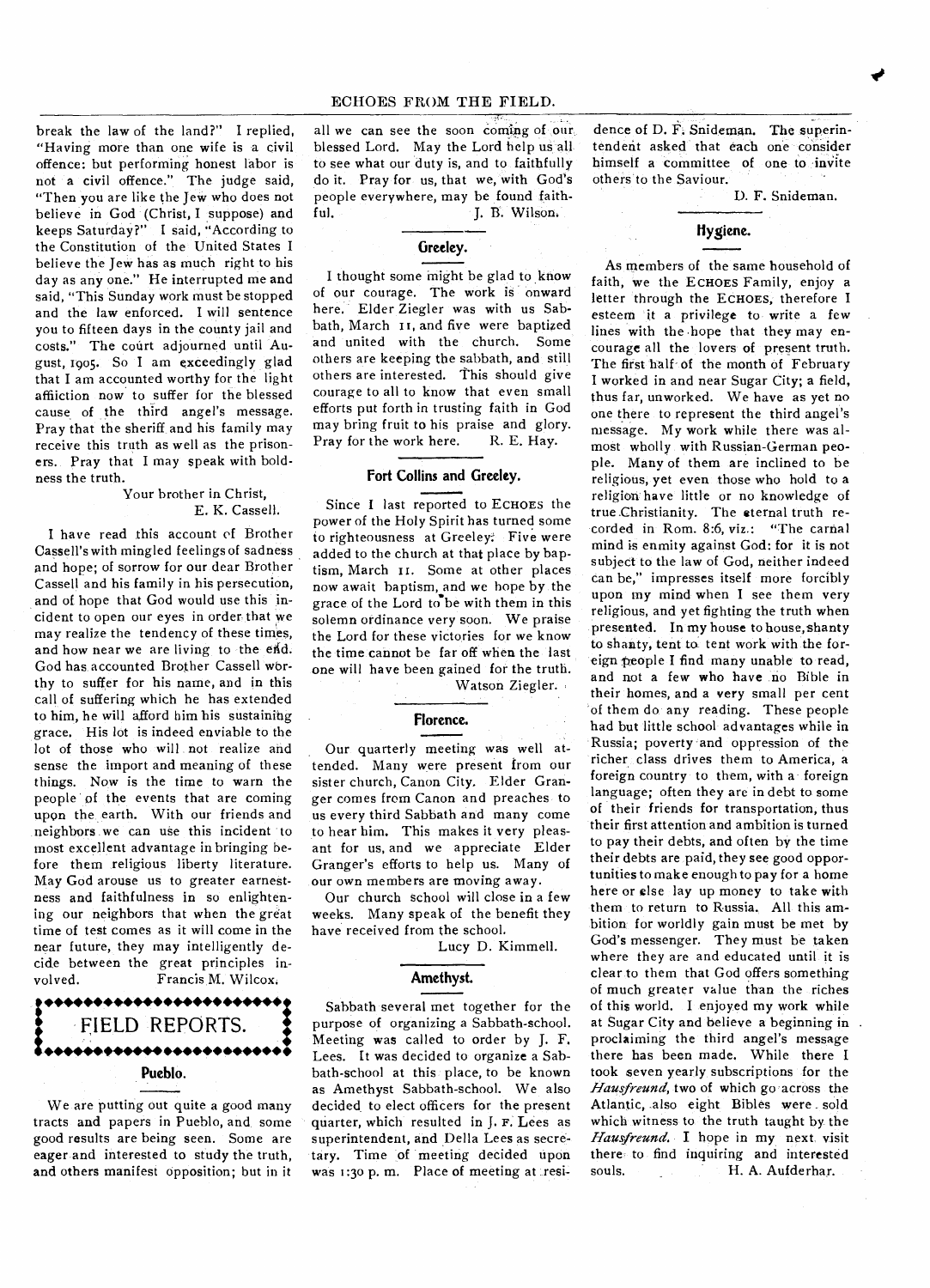## ECHOES FROM THE FIELD.

### **Present and Final Victory.**

Because we know that the image of the beast will be formed and the mark of the beast will be enforced, shall we encourage the enemies of the truth by continually telling them so? Those who are opposing this message would not fail in interpreting such declarations as an acknowledgment of defeat on our part.

While it is true that in the struggles which will be experienced by us as the third angel's message closes, there will be times when apparent defeat will overtake us; yet, on the other hand, the Lord will give his people victories all through the conflict between light and darkness, until the crowning victory is won, and we shall stand triumphant on the sea of glass.

So, comrades, let us not be too ready to inspire the great arch rebel against God and his holy law by telling him that he has been and is to be such a mighty conqueror, but let us fight on with faith and courage, recounting only the victories that we have won through Christ, the mighty Captain of the Lord's host.\_ This will bring courage and strength to every weak and faltering one.

No less than six distinct victories have been scored for religious and civil liberty during the past few months, which are the result of vigorous and earnest effort on the part of our people in the distribution of literature, writing of letters, in addition to personal interviews and public efforts.

All are aware that the two Sunday bills that were before Congress failed to be reported, and hence died with the' close of the session. The movement that was started by the Washington clergymen for a better observance of Sunday, which called forth the publication of the 'Open Letter" by us, was not carried out as planned, evidently because of our vigordus campaign in presenting before the citizens of Washington the claim of the Bible Sabbath.

Sunday rest hills which were introduced into the Missouri, Wisconsin and Massachusetts legislatures have been overwhelmingly defeated, also one in the Island of Porto Rico.

We are hopeful that another victory will soon be scored for the truth as the result of the campaign that is now on here in Washington against the introduction of religious teaching in the public schools. Wednesday, April 12th, we were permitted a hearing on the-question before the Board of Education for the District of Columbia.

We trust that the marked success which has attended our efforts thus far may not cause us to settle down in a selfsatisfied condition, but rather that it may encourage us to greater activity in the Lord's service, in the distribution of literature and by other means, doing our best to enlighten the people on all points of the third angel's message.

K. C. Russell.

# **• ••• ••• •••••• •••••• •••••• THE SABBATH-SCHOOL • •••••••••••• •••••• •••••• •••**

# **Sabbath-school Offerings.**

Only a few years ago the plan of weekly Sabbath-school offerings was devised. It was not favored by all at first, but was soon quite generally adopted, and today forms a part of every Sabbath-school program in the land. At first each member gave a penny a week, which was used for the expenses of the school, except a tenth which was sent to the state secretary for use in the Sabbathschool work in the state. The state secretary sent a tithe of his receipts to the general secretary for general Sabbathschool work.

Sometimes the donations were much greater than the expenses, and it was voted to use the surplus for foreign mission work. Finally it was decided to use all Sabbath-school offerings, above expenses, for mission work. These offerings have increased year by year until they have reached a large sum. 'The sabbath-schools have given not less than \$450,000 of their donations to the support of missions. About \$24,000 is annually given by the Sabbath-schools for this great work.

It has been recommended several times by the Sabbath-school department that the schools be supported from funds other than the regular donations, allowing this to go entire to the mission treasury. This would mean more than \$5o, boo a year contributed by our Sabbathschools for the mission fields. Where this is considered impracticable, some schools reserve one Sabbath in each month for expenses, and the entire amount donated on the three remaining Sabbaths is given to the needy fields.

The mission treasury is impoverished, and the millions of poor heathen are stretching out their hands to us for help. Why should not the Colorado schools lead out in this good work?

We would suggest that a five to ten minute study of some mission field be held each Sabbath. The children will enjoy these studies, and it will add to their knowledge of these needy fields, and their desire to give will be increased as the needs of the heathen are placed before them from week to week. Our time to work for the Master is rapidly passing, let us awaken to our responsibility, and push this part of the work with greater earnestness.

Mrs. M. MacGuire.

## **You Should Have It.**

You will want to know what it is that you should have. Well, it is that good church paper, the dear old *Review.* Did you ever see a copy? Every week for twenty-seven years that messenger of truth has found its way to my home, and it is looked for as a coming friend. The next three mouths will be the most important time of all in the life of this dear friend thus far. Why, you may ask? -Because the coming general conference will be the most important of any in all the past, and the *Review* will bring to you all the facts and proceedings of the greatest meeting ever held by the Seventh-day Adventist people.

Dear elders ef our churches, will you not gige heed to the \_letter that has already come-to you, and see that *all* your flock have a chance at least-to have the *Review*, with all its message of truth; for these days of great events in the closing up of this world's history? Please, dear brother, look after this matter.

G. F. Watson.

#### **Our Annual Offering.**

More than thirty-three thousand dollars, as a result of the annual offering to missions, have been received at the general office thus far this •year. This exceeds the amount ever received daring the same period from any previous offering.

We are sure our people who are interested in the work in foreign lands will be glad for this information. The fund is still kept open for a large number who have made pledges, and for those who desire to increase their offering at a later date. All are invited to have a part in this work. May the fund be swelled to fifty thousand dollars, or more, for our needy mission fields. Every gift, whether large or small, is appreciated. Let the prayers of the people go with the offering, that the Lord may greatly bless the work in these fields.

Mission **Boa**rd.